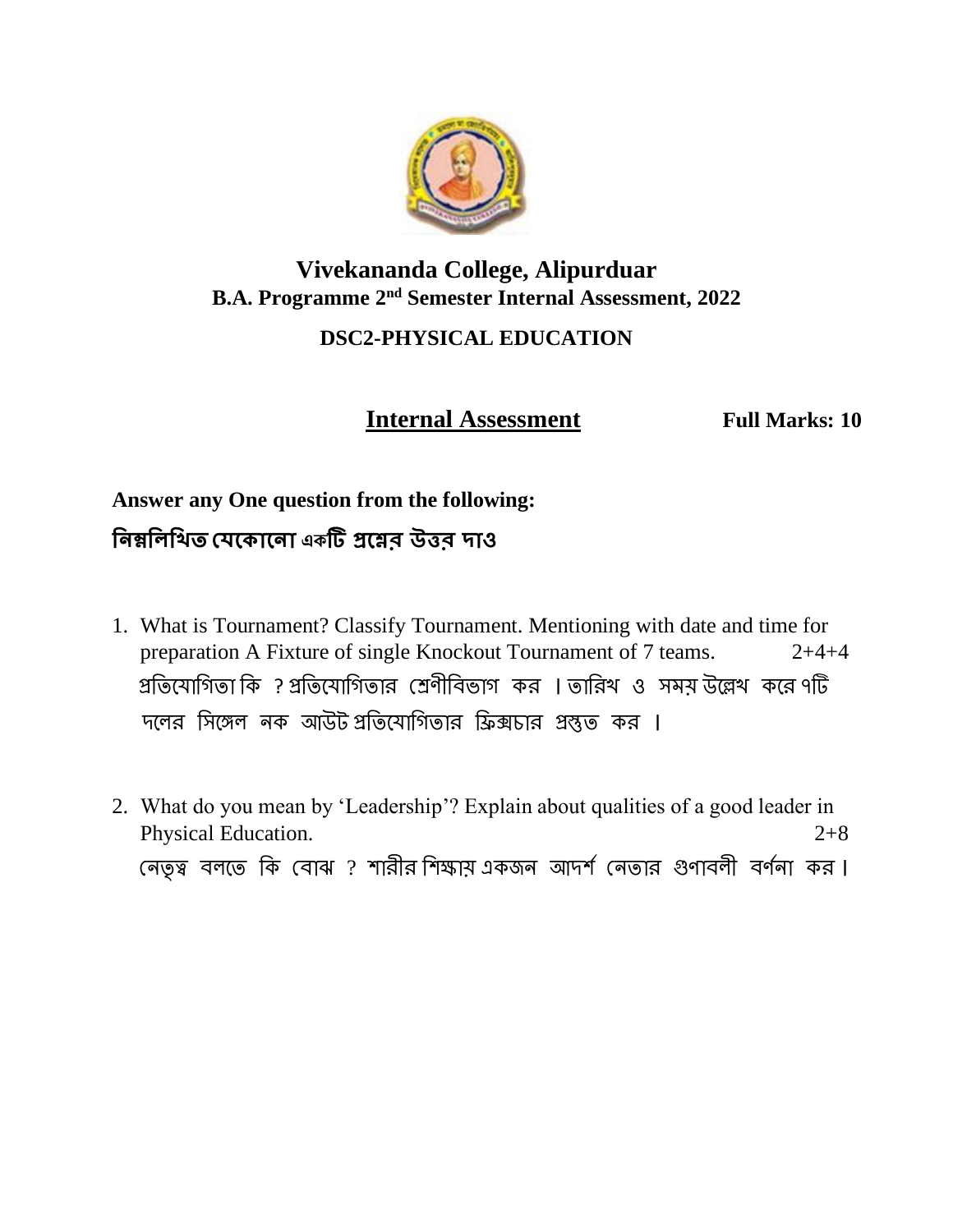

# **Vivekananda College, Alipurduar B.A. Programme 4th Semester Internal Assessment-2022 DSC4-PHYSICAL EDUCATION**

**Internal Assessment** Full Marks: 10

## **Answer any One question from the following: নিম্ননিনিত যেককোকিো একটি প্রকের উত্তর দোও**

- 1. What is Health Education? Explain the main objectives of Health Education. স্বাস্থ্য শিক্ষা কি ? স্বাস্থ্য শিক্ষার মূল উদ্দেশ্য গুলি ব্যাখ্যা কর।
- 2. Discuss the need of nutrients for production of Calories. Write the causes of Malnutrition.

শক্তি উৎপাদনে পুষ্টিদ্রব্যের প্রয়োজনীয়তা আলোচনা কর । অপুষ্টির কারণ গুলি লেখ ।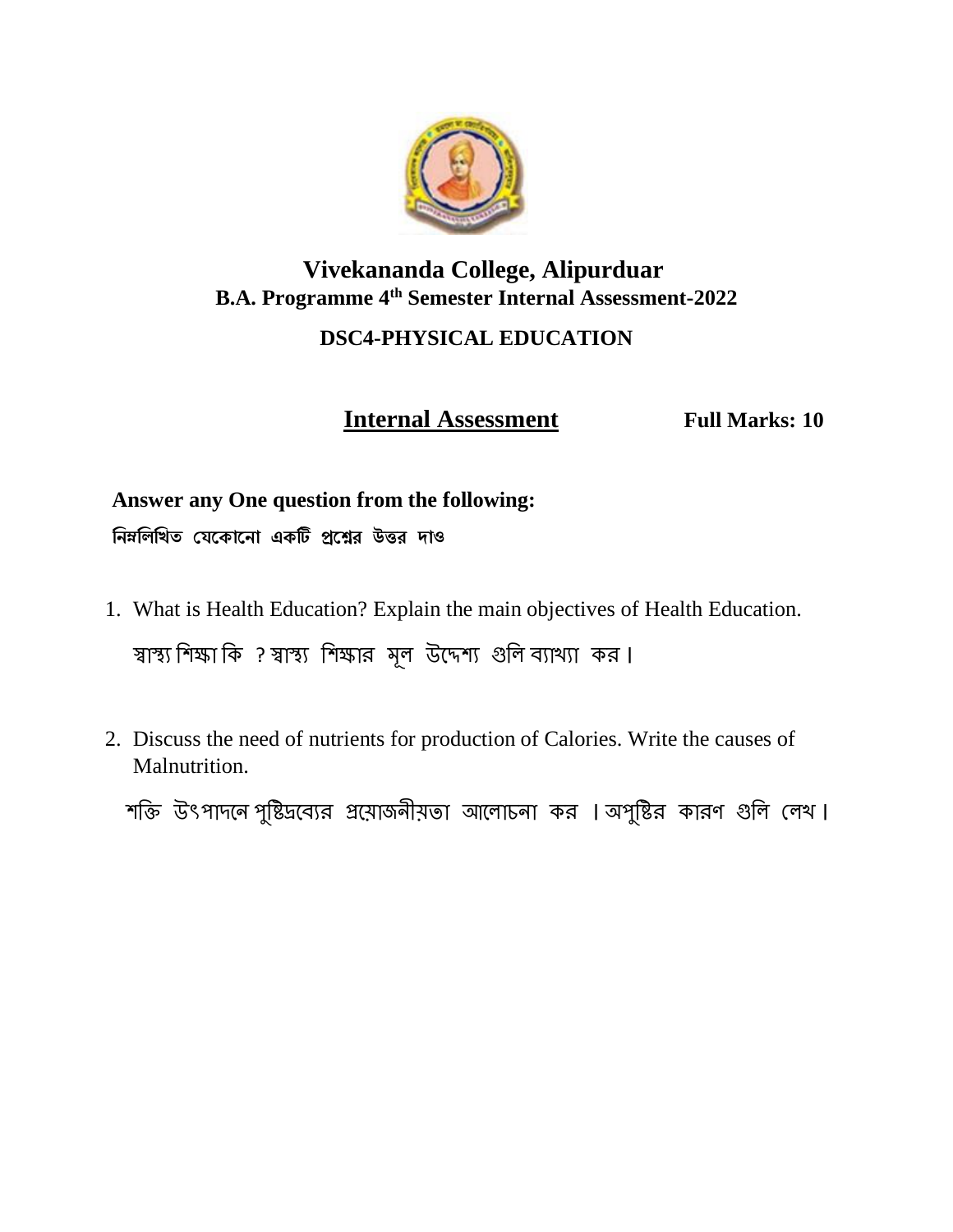

**Vivekananda College, Alipurduar B.A Honours 4th Semester Internal Assessment-2022**

### **GE-2 PHYSICAL EDUCATION**

### *INTERNAL ASSIGNMENT* **Full marks : 10**

#### **Answer any One question from the following 10 X 1 = 10**

# **নিম্ননিনিত যেক োকিো একটি প্রকের উত্তর দোও**

- 1. Discuss about the aim and objectives of Health Education. স্বাস্থ্য শিক্ষার লক্ষ্য ও উদ্দেশ্য গুলি সম্পর্কে আলোচনা কর।
- 2. Explain the complete procedure of Barrow Motor Ability Test. ব্যারো মোটর এবিলিটি অভিক্ষার সম্পূর্ণ পদ্ধতিটি ব্যাথ্যা কর।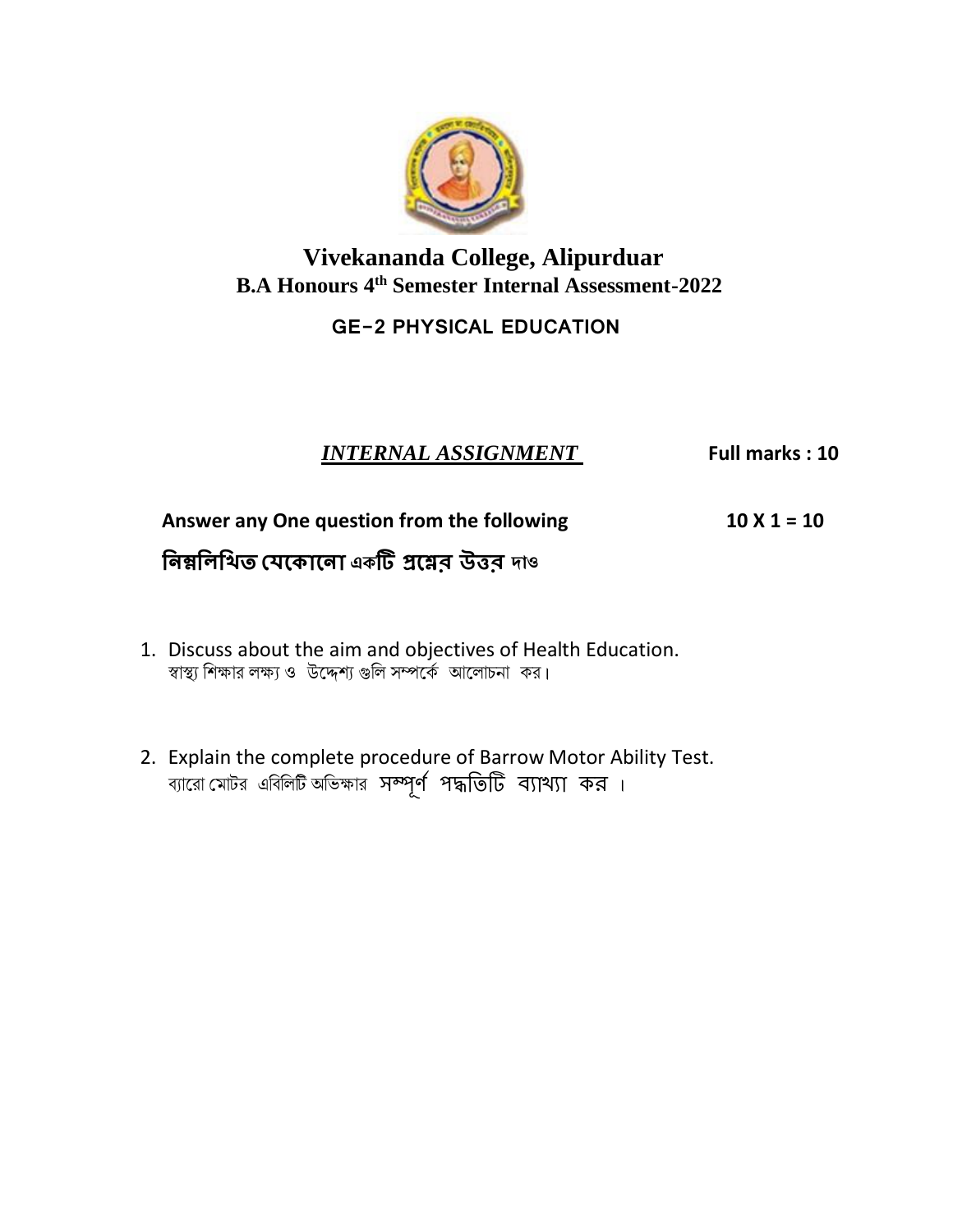

### **Vivekananda College, Alipurduar B.A. Programme 6 th Semester Internal Assessment-2022**

### **DSE2 -PHYSICAL EDUCATION**

*INTERNAL ASSIGNMENT* **Full Marks: 10**

## Answer any One question from the following 10 X 1 = 10  **নিম্ননিনিত যেককোকিো একটি প্রকের উত্তর দোও**

- 1. Define Psychology. Discuss about the need for knowledge of Sports Psychology in the field of Physical Education. 2+8=10 মনোবিদ্যার সংজ্ঞা দাও । শারীরশিক্ষায় ক্রীডা মানবিদ্যা জ্ঞানের প্রয়োজনীয়তা আলোচনা কর।
- 2. What do you mean by equilibrium? Explain It's Types With suitable Example. What are the types of axis and plans of motion?  $2+5+3=10$ ভারসাম্য বলতে কি বোঝ ? উপযুক্ত উদাহরণসহ এর বিভিন্ন প্রকারভেদ গুলি বর্ণনা কর। গতিয় অক্ষ ও তল এর প্রকাভেদ গুলি কি কি ?